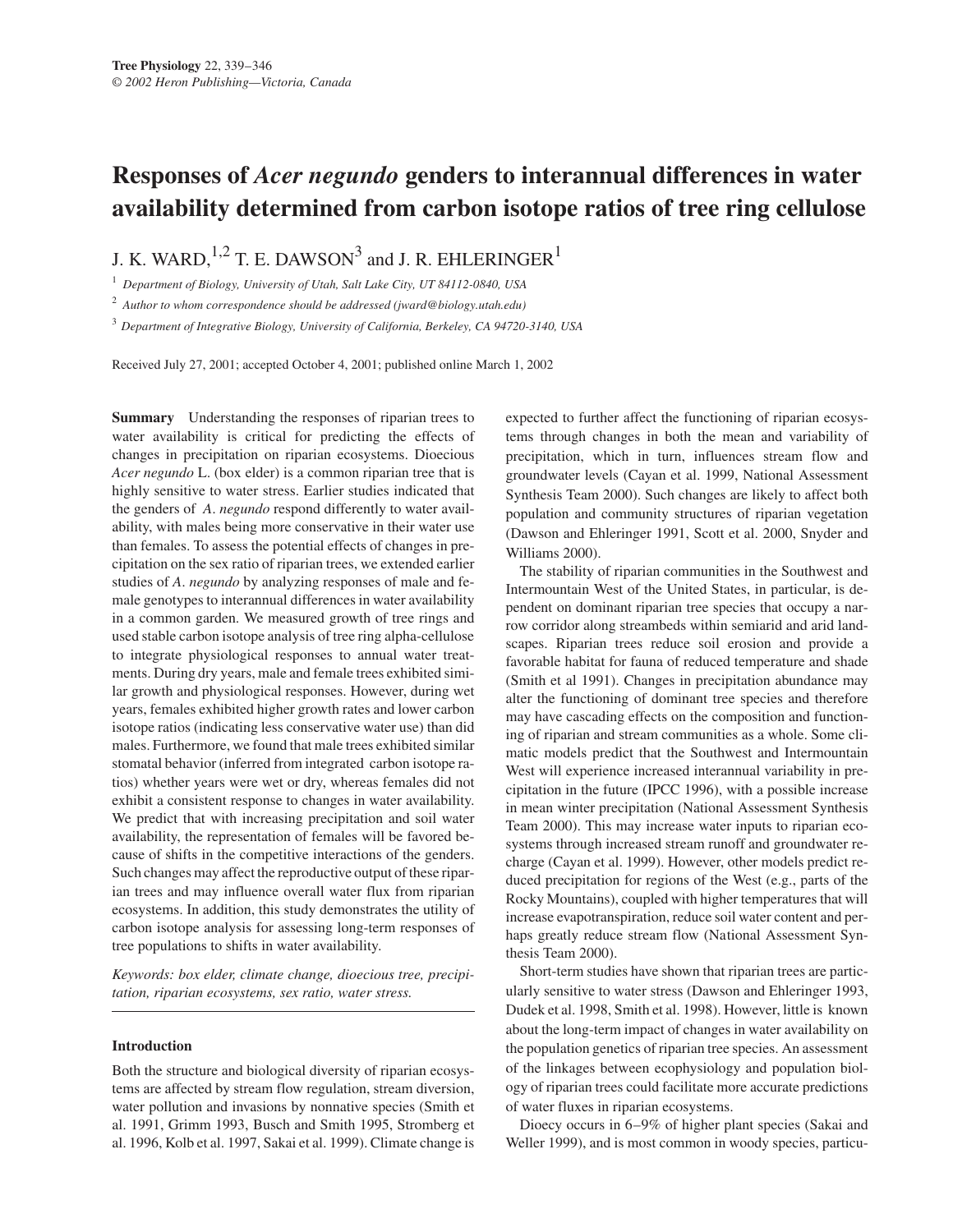larly those that are wind-pollinated (Freeman et al. 1980). In a survey of plant communities of the U.S. Intermountain West and California, it has been estimated that an average of 12% of plant species and 32% of individuals in riparian woodland communities are dioecious (Freeman et al. 1980). Many dioecious species exhibit spatial segregation of the genders, with females occurring at higher frequency at high resource sites (e.g., streamside habitats), and males predominating at low resource sites (e.g., non-streamside habitats; Iglesias and Bell 1989). This pattern of segregation has been observed in the majority of dioecious plant populations studied, and presumably reflects adaptations to different reproductive costs in males and females (Freeman et al. 1976, Bierzychudek and Eckhart 1988, Dawson and Ehleringer 1993, Dawson and Geber 1999). Because segregation of the genders may be adaptive (Cox 1981, Eppley et al. 1998), changes in resource availability may change the population sex ratio and thereby the reproductive success of dioecious species exhibiting spatial segregation by gender. Furthermore, differential responses of males and females have been observed in *Populus tremuloides* Michx. in response to elevated CO<sub>2</sub> (Wang and Curtis 2001), and such differences may also occur in response to changing water resources.

*Acer negundo* L. (box elder), a dioecious maple, is an excellent indicator of water stress in riparian trees, which are generally sensitive to small changes in water availability (Smith et al. 1991). The response of *A. negundo* to water stress varies with gender. For example, it shows skewed sex ratios (ratio of males to females) throughout Utah, with females occurring most frequently on wet streamside sites, and males occurring more commonly on drier sites, although close enough to sites occupied by female plants for reproduction to occur (Table 1, Freeman et al. 1976, Dawson and Ehleringer 1993). Spatial segregation of the genders reflects the more conservative water use and slower growth of males compared to females (Dawson and Ehleringer 1993). Thus, females are likely to outgrow males near streams, whereas their lower frequency on drier sites may indicate that they are more susceptible than males to water stress.

*Acer negundo* is one of the most dominant tree species within North American riparian systems at mid-elevations, and its range extends from Montreal, Canada to southern California (Sargent 1965). Juvenile trees depend solely on precipitation or stream water for approximately the first 10–13 years, whereas older trees depend on groundwater (Dawson and Ehleringer 1991). Gender in this species is believed to be genetically controlled (Dawson and Geber 1999) and thus, sexswitching does not occur.

To assess the potential effects of interannual variation in precipitation on the sex ratio of *A*. *negundo* populations, we extended earlier studies by analyzing long-term responses of male and female genotypes to interannual differences in water availability in a common garden. We measured growth of tree rings over an 8-year period and used carbon isotope analysis of alpha-cellulose (Leavitt and Long 1986) to integrate physiological responses to annual water treatments. We hypothesized that males would have an advantage over females during dry

years as a consequence of a greater capacity for water conservation, whereas females would be favored during wet years because of a capacity for more rapid growth under wet conditions.

#### **Materials and methods**

### *Growth conditions in the common garden*

Experimental trees of *A. negundo* var. *interior* (Britt.) Sarg. were propagated in a greenhouse from stem cuttings obtained from reproductively mature trees growing in Red Butte Canyon Research Natural Area (Ehleringer et al. 1992) in Salt Lake City, Utah. Dormant leafless cuttings were planted in a rooting medium of 1:1 vermiculite and perlite, and roots were produced within approximately 2 months. In 1988, the trees were transplanted to a common garden located at the base of Red Butte Canyon. Nine trees of each gender were planted and spaced to avoid shading from neighboring individuals. For each gender, three genotypes were represented that were replicated with three individuals each (female genotypes = 58, 1006, 1009; male genotypes = 1008, 1016, 1017). The trees were first exposed to an acclimation period between 1988 and 1991 when no measurements were taken. During 1992 and 1993 and from 1996 to 1999, the garden was exposed to natural dry conditions (summer rain ranged from 3.9 to 18.8 cm) with the exception of one watering to full saturation (root zone was flooded) during each growing season. During the 1994 and 1995 growing seasons, precipitation was supplemented by irrigation to full saturation every 21 days (summer rain for 1994, 2.5 cm; 1995, 8.3 cm). These treatments represented dry and wet years, respectively, and allowed for the effects of interannual variation in water availability on tree growth and physiology to be analyzed.

## *Collection and treatment of wood samples*

At the end of the 1999 growing season (September), trees were harvested and a complete wood cookie was taken from each tree at 1 m above ground. The wood cookies were dried in a greenhouse for approximately 2 weeks, then scanned (Epson, Expression 636 scanner, Torrance, CA) at 1200 dpi. The images were imported into Photoshop 5.0.2 (Adobe, San Jose, CA) for analysis. The years corresponding to each ring were identified by inspection with a dissecting microscope, matching similar relative ring sizes across years, and using unique ring traits for marker years that allowed cross identification between trees. Ring widths were measured to the nearest 0.1 mm (Photoshop 5.0.2) on all four sides of the wood cookies and were averaged for each year. Relative growth rate of each ring  $(RGR_{ring})$  was calculated with the equation:

$$
RGR_{ring} = (1/W) \, dW/dt, \tag{1}
$$

where *W* is the initial radius of the wood cookie (before the year in question) and *t* is time (= 1 between sequential years).

Individual wood samples were obtained across the full width of each ring for years corresponding to 1992–1999 using a Model 395 Dremel tool (Racine, WI) with a 1.6-mm drill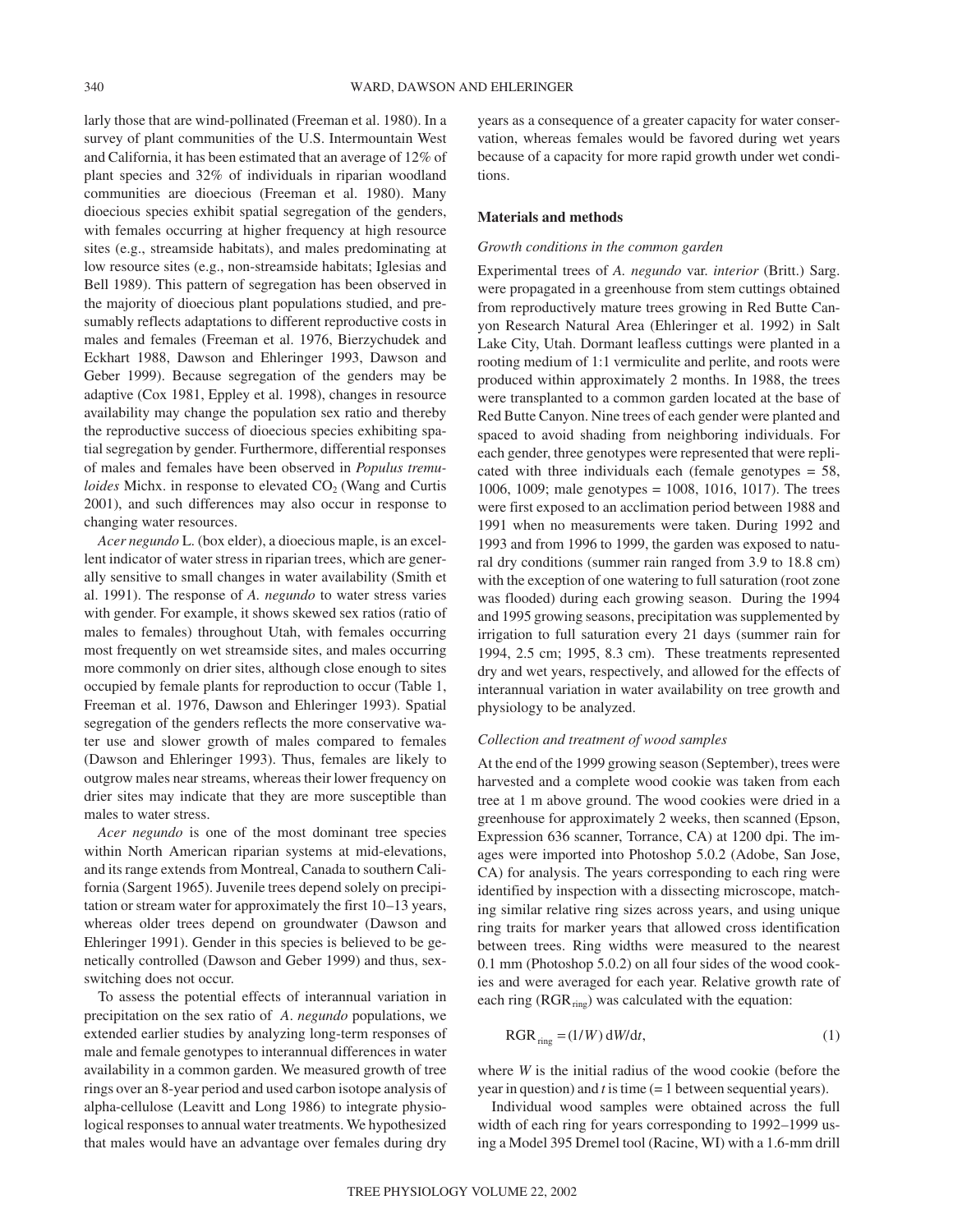| Location                                  | Streamside      | Non-streamside               |  |
|-------------------------------------------|-----------------|------------------------------|--|
| North/central Utah                        |                 |                              |  |
| <b>Salt Lake City</b>                     |                 |                              |  |
| A. Red Butte Canyon                       | 0.74(356)       | 1.72(237)                    |  |
| B. Parley's Canyon                        | 0.75(121)       | 2.25(156)                    |  |
| C. Little Cottonwood Canyon               | 0.51(157)       | 2.10(152)                    |  |
| D. Mill Creek Canyon                      | 0.66(146)       | 0.74(148)                    |  |
| E. Big Cottonwood Canyon                  | 0.49(100)       | 1.91(131)                    |  |
| Central Utah                              |                 |                              |  |
| Maple Grove (39.01866° N, 112.08910° W)   | 0.35(31)        | 1.65(53)                     |  |
| Maple Hollow (39.06201° N, 112.18156° W)  | 0.45(29)        | 3.00(4)                      |  |
| Beaver Canyon (38.25874° N, 112.54486° W) | 0.83(22)        | 1.40(31)                     |  |
| Southern Utah                             |                 |                              |  |
| Parowah Creek (37.77570° N, 112.83847° W) | 1.20(20)        | 2.10(22)                     |  |
| Leeds Creek (37.29372° N, 113.41423° W)   | $<$ 4 available | 3.50(9)                      |  |
| Clear Creek (37.21475° N, 112.93798° W)   | 0.71(29)        | 1.08(27)                     |  |
| Summary of Utah sites                     |                 |                              |  |
| North/central                             | 0.65            | 1.62                         |  |
| Central                                   | 0.54            | 2.02                         |  |
| Southern                                  | 0.96            | 2.23                         |  |
| Overall                                   | 0.67            | 1.95                         |  |
|                                           |                 | $(1.61$ if $n < 10$ removed) |  |

Table 1. Survey of *Acer negundo* sex ratios (males/females) and sample size (*n*) at streamside (within riparian corridor) and non-streamside (outside riparian corridor) habitats throughout Utah. North/central sites are from canyons surrounding Salt Lake City and data are from Dawson and Ehleringer 1993. Central and southern Utah sites are from J.K. Ward and R.E. Ward (Univ. of Utah, unpublished data 2000).

bit. Samples from all four sides of the wood cookie corresponding to the same year were combined for analyses of carbon isotope ratios. Additional samples were obtained from latewood of 1994, early and latewood of 1995 and earlywood of 1996 by extracting wood samples along ring borders with a 1.6-mm drill bit. These samples were used to determine if the carbon isotope signature of photosynthetic products (storage) produced late in the previous year had an influence on the carbon isotope ratio of earlywood produced the following year, during a wet-to-wet year transition and a wet-to-dry year transition. On average, this procedure tested for the effects of the carbon isotope ratio from the previous year on the first 25% of ring growth occurring in the following year.

Samples of wood from each year between 1992 and 1999 (and late and earlywood samples) collected from all wood cookies were converted to alpha-cellulose (protocol modified from Leavitt and Danzer 1992) as follows. Lipids and resins were removed by extraction in a soxhlet apparatus containing a 2:1 toluene:ethanol mixture (48 h), followed by a 100% ethanol mixture (48 h). Samples were then boiled to remove soluble sugars and treated at 70 °C with three accumulating additions of 4 g of sodium chlorite and 2 ml of glacial acetic acid each day for 3 days to remove lignins and proteins. Samples were then treated with a 17% w/v solution of NaOH at room temperature for 1 h, resulting in holocellulose. Finally, samples were treated with a 10% solution of glacial acetic acid for 1 h at room temperature that resulted in the isolation of alpha-cellulose. Samples were dried at 75 °C for 48 h.

Carbon isotope ratios  $(\delta^{13}C)$  of tree ring alpha-cellulose were taken as an indicator of time-integrated stomatal conductance,  $c_i/c_a$  (intercellular CO<sub>2</sub> concentration/ambient CO<sub>2</sub> concentration) and water-use efficiency (WUE) (Leavitt and Long 1986, Ehleringer and Cerling 1995). The offset between leaf and wood cellulose is generally in the range of 1–3‰, with leaves being isotopically lighter than wood (Leavitt and Long 1986). Carbon isotope ratios were determined for each subsample of alpha-cellulose (1.8–2.2 mg) using an elemental analyzer (Carla Erba, Model 1108, Milano, Italy) coupled with a Finnigan MAT delta S isotope ratio mass spectrometer (San Jose, CA) at the Stable Isotope Ratio Facility for Environmental Research (University of Utah, Salt Lake City, UT). Carbon isotope ratios ( $\delta^{13}$ C) were calculated using δ notation:

$$
\delta = (R_{\text{sample}} / R_{\text{standard}} - 1)1000,\tag{2}
$$

where *R* is the ratio of the heavy isotope  $(^{13}C)$  to the lighter isotope  $(^{12}C)$ . The standard was PDB (belemnite carbonate standard from the PeeDee Formation, SC), and the precision of  $δ<sup>13</sup>C$  measurements was  $±$  0.15‰.

### *Data analysis*

Responses of ring width and  $\delta^{13}$ C were analyzed with a mixed model design with the response during the previous year treated as a covariate. Gender, genotype and water treatment were the main effects (discrete factors) and interaction terms included gender by water treatment, genotype by water treat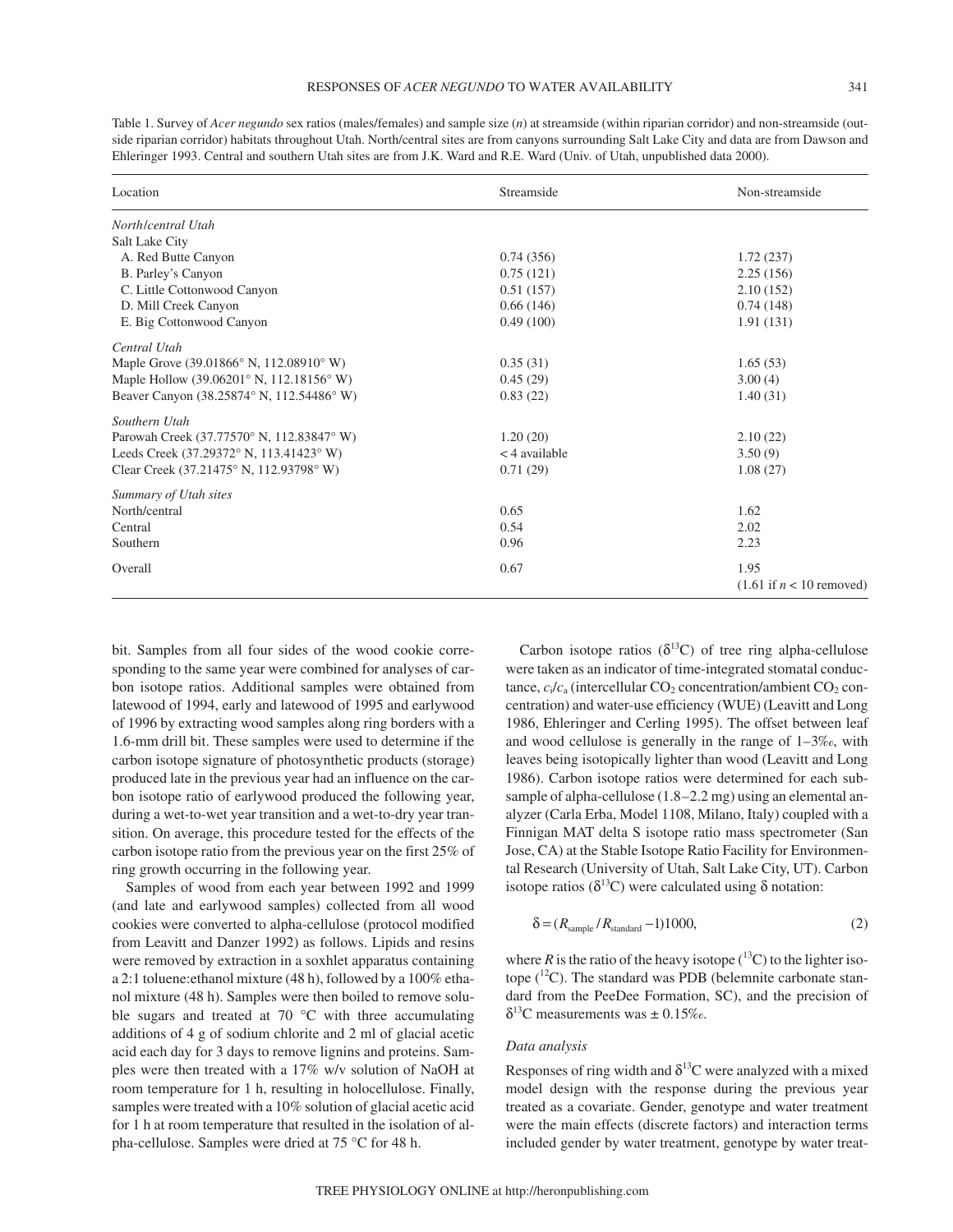ment and gender by year. Nested effects included genotype nested within gender and year nested within water treatment. The year (water treatment) variation was used as the error term for the water treatment effect and the genotype (gender) variation was used as the error term for the gender effect. Relative growth rate of rings (RGR<sub>ring</sub>) was analyzed similarly, except that the covariate was not included because this measurement already accounts for previous size. For all analyses, Levine's test indicated that the variances were homogeneous.

In addition to these analyses, the effect of genotype was analyzed within individual years (although this increases the probability of Type I error) for ring widths and  $\delta^{13}C$ , because variation between years (natural rainfall, temperature) may have crossed threshold responses for male and female genotypes. These tests were conducted as one-way ANOVAs with genotype as the main effect, and individual differences among means were determined by Tukey-Kramer tests.

A linear regression was conducted between the  $\delta^{13}C$  of individual trees averaged over all dry years and averaged over all wet years. This was done to determine if males and females exhibited variations in shifts in stomatal regulation between wet and dry years.

Linear regressions were also conducted between  $\delta^{13}C$  and several wood growth parameters (ring width, RGR<sub>ring</sub> and ring area around the circumference of the trunk) to determine if there was a relationship between stomatal regulation and growth over the 8-year experimental period and during wet and dry year treatments.

## **Results**

### *Flowering and mortality*

At the beginning of the measurement period (1992), all experimental trees had initiated flowering. Two of the three female trees of Genotype 1009 died during the first 2 years of drought treatment.

#### *Gender responses*

In response to dry years (1992, 1993 and 1996–1999), male and female trees exhibited no differences in ring width (Figure 1A). However, in response to wet years (1994, 1995), female trees had wider rings than males, resulting in a significant gender by water treatment interaction (Figure 1A). More specifically, female trees had 19% wider rings in 1994 and 25% wider rings in 1995.

Male and female trees exhibited similar  $RGR<sub>ring</sub>$  during dry years (Figure 1B). During wet years, however, females had significantly higher  $RGR<sub>ring</sub>$  values than males, resulting in a significant gender by water treatment interaction (Figure 1B). More specifically, female trees had 38% higher RGR<sub>ring</sub> in 1994 and 30% higher RGR<sub>ring</sub> in 1995.

The genders did not differ in alpha-cellulose  $\delta^{13}$ C during dry years (Figure 1C). During wet years, female trees had significantly lower  $\delta^{13}$ C than males, and a significant gender by water treatment interaction was detected (Figure 1C). On average, female trees had  $0.67\%$  lower  $\delta^{13}$ C in 1994, and  $0.52\%$ lower  $\delta^{13}$ C in 1995. In addition, no correspondence was found



Figure 1. (A) Tree ring widths (mean ± 1 SE) of male and female *Acer negundo* in response to wet and dry annual water treatments from 1992–1999. Wet years with consistent irrigation treatments are shown with arrows. Inset: Tree ring widths (mean  $\pm$  1 SE) of male and female trees for all dry years and all wet years combined (female and male symbols overlay one another in the dry treatment). The gender by water treatment interaction was significant at  $P < 0.002$ ,  $F_{1,89} = 10.536$ . (B) Relative growth rate of tree ring width (mean  $\pm$  1 SE) of male and female trees in response to wet and dry annual water treatments from 1992–1999. Inset: Relative growth rate of ring width (mean ± 1 SE) of male and female trees for all dry years and all wet years combined. The gender by water treatment interaction was highly significant at *P* < 0.0001,  $F_{1,104}$  = 33.13. (C)  $\delta^{13}$ C (alpha-cellulose, mean  $\pm$  1 SE) for male and female tree rings in response to wet and dry annual water treatments from 1992–1999. Inset:  $\delta^{13}$ C of male and female tree rings (mean  $\pm$  1 SE) for all dry years and all wet years combined (female and male symbols overlay for the dry treatment). The gender by water treatment interaction was significant at  $P < 0.012$ ,  $F_{1,89} = 6.51$ .

between latewood of 1994 and earlywood of 1995 ( $P = 0.69$ ) with linear regression, data not shown) and between latewood of 1995 and earlywood of 1996 (*P* = 0.33, data not shown). Thus, no carry-over effects of  $\delta^{13}$ C between tree rings were detected in a dry-to-wet year or a wet-to-dry year transition.

#### *Genotype responses*

Male and female genotypes showed no differences in ring width during dry years (Figures 2A and 2B). Overall, during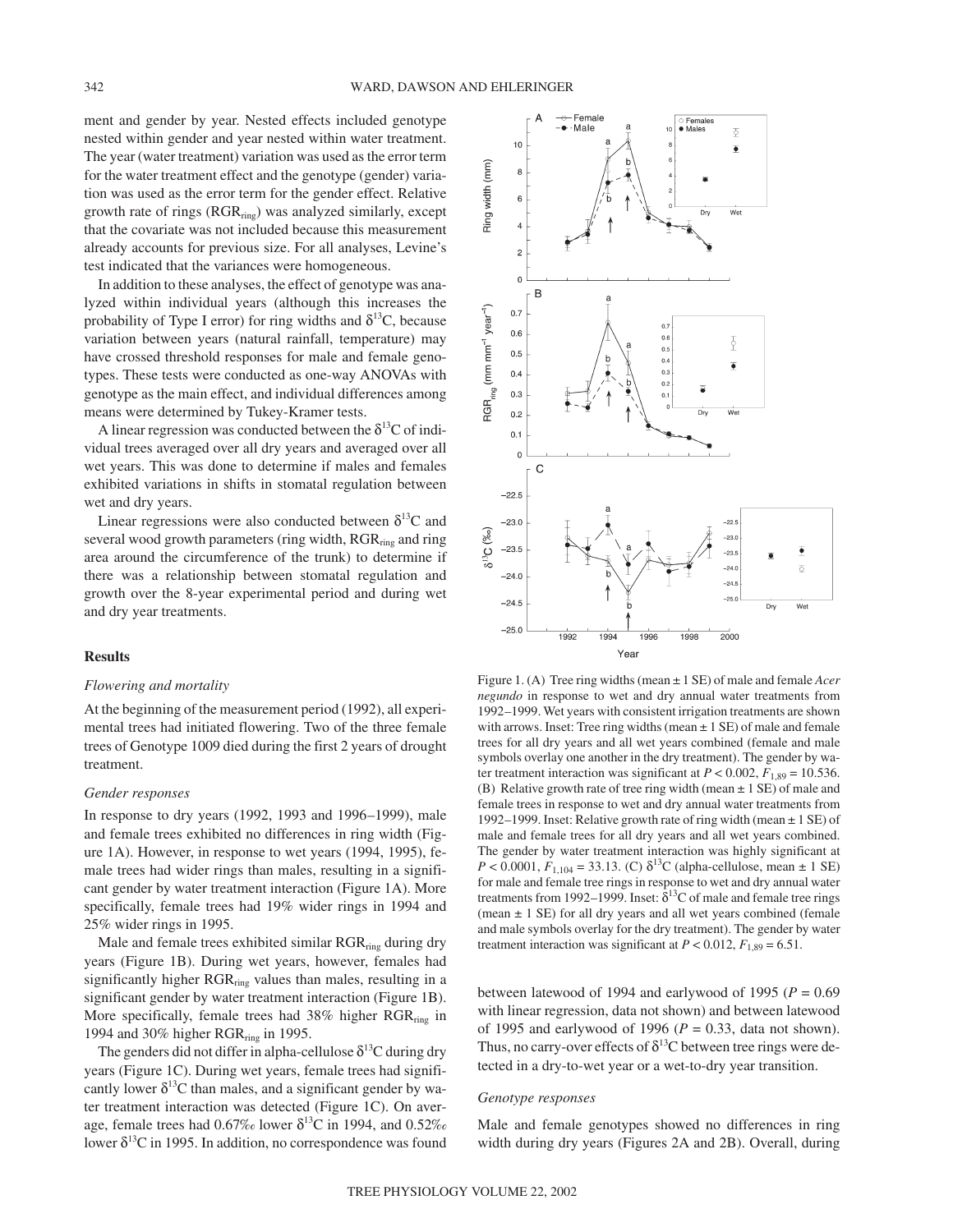wet years (1994 and 1995), female genotypes had higher mean ring widths than male genotypes, with only one exception (in 1994, the mean width of female Genotype 1006 was slightly lower than male Genotype 1008, Figures 2A and 2B). However, these mean differences between females and males during wet years did not translate into a significant genotype by water treatment interaction in the overall ANOVA model. When analyzing differences among genotypes within years, female genotypes had significantly wider rings than male genotypes ( $P = 0.038$ ) in 1995, specifically because female Genotype 58 had such wide rings relative to male genotypes (Figures 2A and 2B).

Male and female genotypes exhibited similar RGR<sub>ring</sub> during dry years (data not shown). During wet years, however, female genotypes exhibited significantly higher RGR<sub>ring</sub> than male genotypes, resulting in a significant genotype by water treatment interaction in the overall ANOVA model  $(P =$ 0.0001; data not shown). In the individual analyses, there was a significant effect of genotype  $(P = 0.0058)$  during 1994 that was primarily attributable to female Genotype 1009, which exhibited higher  $RGR<sub>ring</sub>$  than any of the male genotypes (data not shown).

In the overall ANOVA model, there was no significant genotype by water treatment interaction for  $\delta^{13}$ C (Figures 2C and 2D). However, the within-year analyses indicated that during 1995, genotypes from different genders exhibited differences in  $\delta^{13}C$  ( $P = 0.021$ ), mainly because all female genotypes had lower  $\delta^{13}$ C relative to male Genotypes 1008 and 1017 (Figures 2C and 2D).

## *Individual tree responses*

There was no correlation between wet and dry years for alphacellulose  $\delta^{13}$ C of female trees (Figure 3A, also see Figure 1C inset, where females exhibited an overall mean shift in  $\delta^{13}C$ between dry and wet years), indicating that females did not maintain a consistent stomatal response under conditions of changing water availability. Furthermore, females showed a lower range of inter-tree variation in  $\delta^{13}$ C than males. Males had a near one-to-one relationship (slope =  $0.91 \pm 0.3$ ) between alpha-cellulose  $\delta^{13}$ C in wet and dry years, indicating that stomatal regulation changed little between wet and dry years (Figure 3B, also see Figure 1C inset where, overall, males exhibited similar  $\delta^{13}$ C values between dry and wet years). Furthermore, males exhibited variation in  $\delta^{13}C$  between the two wet years of 1994 and 1995 (Figure 1C), and these 2 years were averaged for the regression of  $\delta^{13}C$  of individuals during wet versus dry years (Figure 3B). Because the overall average responses during these 2 years were quite different, the similarity between males during wet versus dry years was at first thought to be an artifact from the averaging of the two wet years. However, with an additional regression involving only individual male responses between the two wet years of 1994 and 1995, relative differences among males were maintained ( $r^2$  = 0.45, *P* = 0.05), supporting the idea that



Figure 2. Tree ring widths (mean  $\pm$  1 SE) of female (A) and male (B) genotypes and  $\delta^{13}$ C from tree rings (alphacellulose, mean  $\pm$  1 SE) of female (C) and male (D) genotypes of *Acer negundo* in response to wet and dry annual water treatments from 1992– 1999. Wet years with consistent irrigation treatments are shown with arrows. In the overall ANOVA, no significant genotype by water treatment interaction was detected for tree ring width or for carbon isotope ratios. However, differences were detected between genotypes for individual analyses within years. For these analyses, different letters between genotypes within a year indicate significant differences at the *P* < 0.05 level.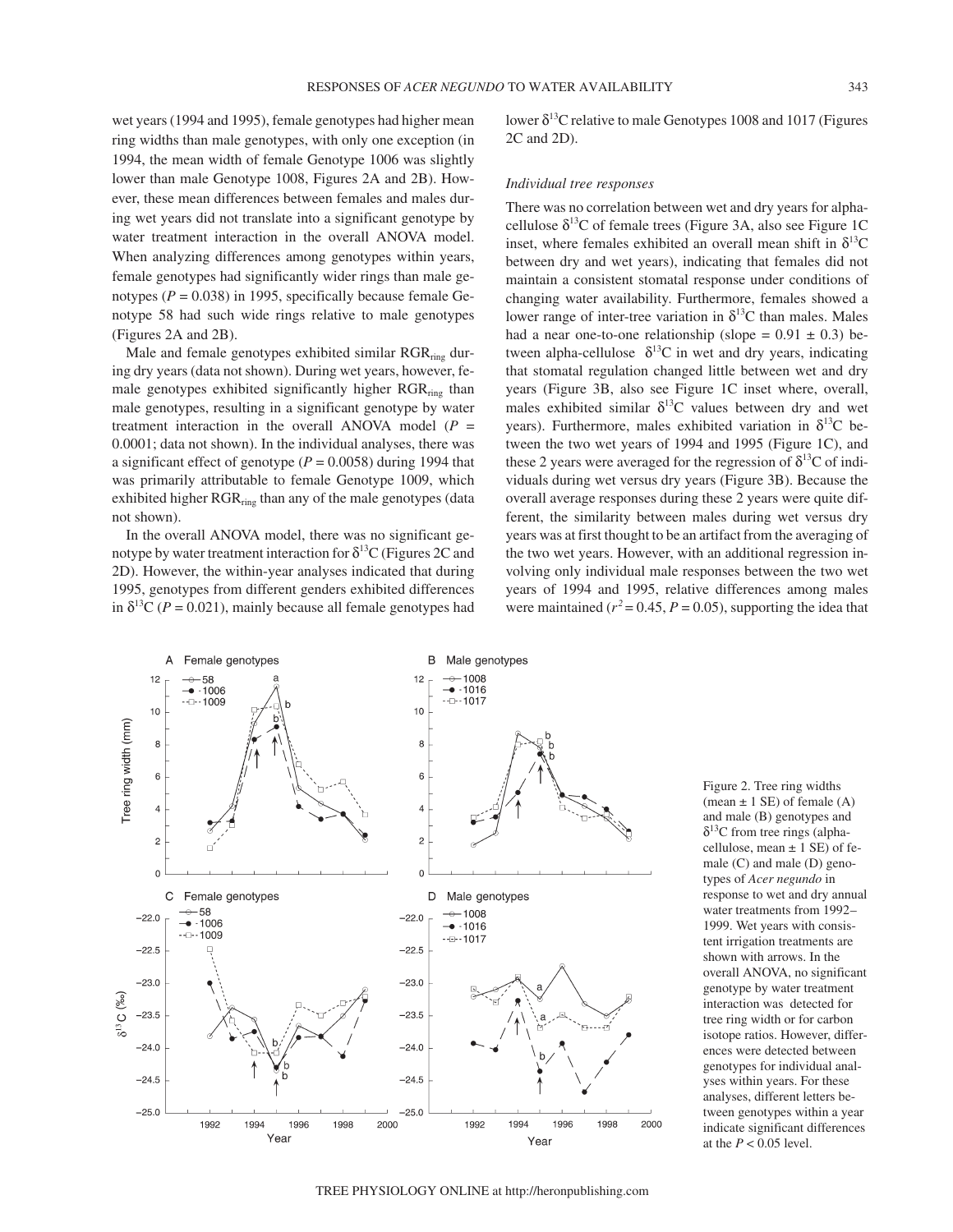

Figure 3. Values of  $\delta^{13}C$  of tree rings (alpha-cellulose) for female (A) and male (B) individuals averaged for wet years (1994, 1995) versus dry years (1992, 1993 and 1996–1999). A linear regression was fit to the data for both genders and *r*<sup>2</sup> values are shown.

individual male trees did indeed maintain relatively constant stomatal behavior despite interannual differences in water availability.

#### *Relationship between carbon isotope ratios and growth*

There was only a weak relationship between the measured growth parameters and alpha-cellulose  $\delta^{13}$ C using data for the entire 8-year experimental period (Table 2) and for wet and dry years analyzed separately (data not shown). For example, the *P*-value for the regression of  $\delta^{13}$ C versus ring width across the 8-year period was low  $(0.016)$  for females, but the  $r<sup>2</sup>$  value was also low (Table 2), indicating that much of the total variation was unexplained by the model. For ring width of males and all other growth parameters (RGR<sub>ring</sub> and ring area), *P*-values were high and  $r<sup>2</sup>$  values were low, indicating there was no direct correlation between stomatal regulation and aboveground growth (Table 2).

# **Discussion**

During the 8-year common garden experiment we found that growth of *A. negundo* in dry years, whether on an absolute (tree ring width) or a relative basis ( $RGR<sub>ring</sub>$ ), was similar in male and female plants. Females, however, exhibited more rapid growth than males during wet years. Consistent with this finding, Dawson and Ehleringer (1993) found that vegetative ramets of *A. negundo* females growing in wet habitats along streamsides had higher absolute growth rates than males. In contrast to the present study, Dawson and Ehleringer (1993) observed that males had higher seasonal growth rates than females in dry, non-streamside habitats, primarily because of the

lower growth rates of female than male reproductive ramets. Thus, the findings from both studies support the idea that reproductively mature females have a competitive advantage in wet streamside habitats, and during wet years in drier, non-streamside habitats. However, the results of the present long-term study fail to explain why males predominate on dry, non-streamside habitats. Perhaps females are more susceptible to water stress than males during early stages of development. To investigate this possibility, we plan to measure the physiological responses and mortality of male and female seedlings exposed to water stress. For this project, we are currently developing DNA markers to allow for the identification of gender in pre-reproductive trees.

Alpha-cellulose  $\delta^{13}$ C measurements of female and male tree rings did not differ during dry years, indicating that, on average, females and males maintained similar stomatal conductances under dry conditions. During wet years, however, alpha-cellulose  $\delta^{13}$ C was lower in females than in males, which implies that females are less conservative of water, and have higher *c*<sup>i</sup> values than males during wet years. Consistent with this finding, Dawson and Ehleringer (1993) observed transpiration rates in female *A. negundo* plants up to twice those of male plants. Thus, any change in population sex ratio can be expected to affect riparian ecosystem water fluxes.

In contrast to the results of the present study, Dawson and Ehleringer (1993) observed that the greatest differences in leaf δ13C between male and female *A. negundo* plants were on dry, not wet, habitats. The difference between studies may have been a result of (1) differences in the time scale for the integration of leaf  $\delta^{13}C$  (approximately 20 days versus 1 year), (2) variations in physiological acclimation to changes in water

Table 2. Values of P and  $r^2$  from the regressions of  $\delta^{13}C$  values versus several growth parameters including ring width, relative growth rate of rings (RGRring) and ring area around the circumference of the trunk (1 m above ground). Data from both wet and dry years were combined for this analysis.

|        | Ring width |      | RGR <sub>ring</sub> |       | Ring area  |       |
|--------|------------|------|---------------------|-------|------------|-------|
|        | $P$ -value |      | $P$ -value          |       | $P$ -value |       |
| Female | 0.016      | 0.10 | 0.20                | 0.031 | 0.17       | 0.035 |
| Male   | 0.51       | 0.06 | 0.31                | 0.015 | 0.98       | 0.00  |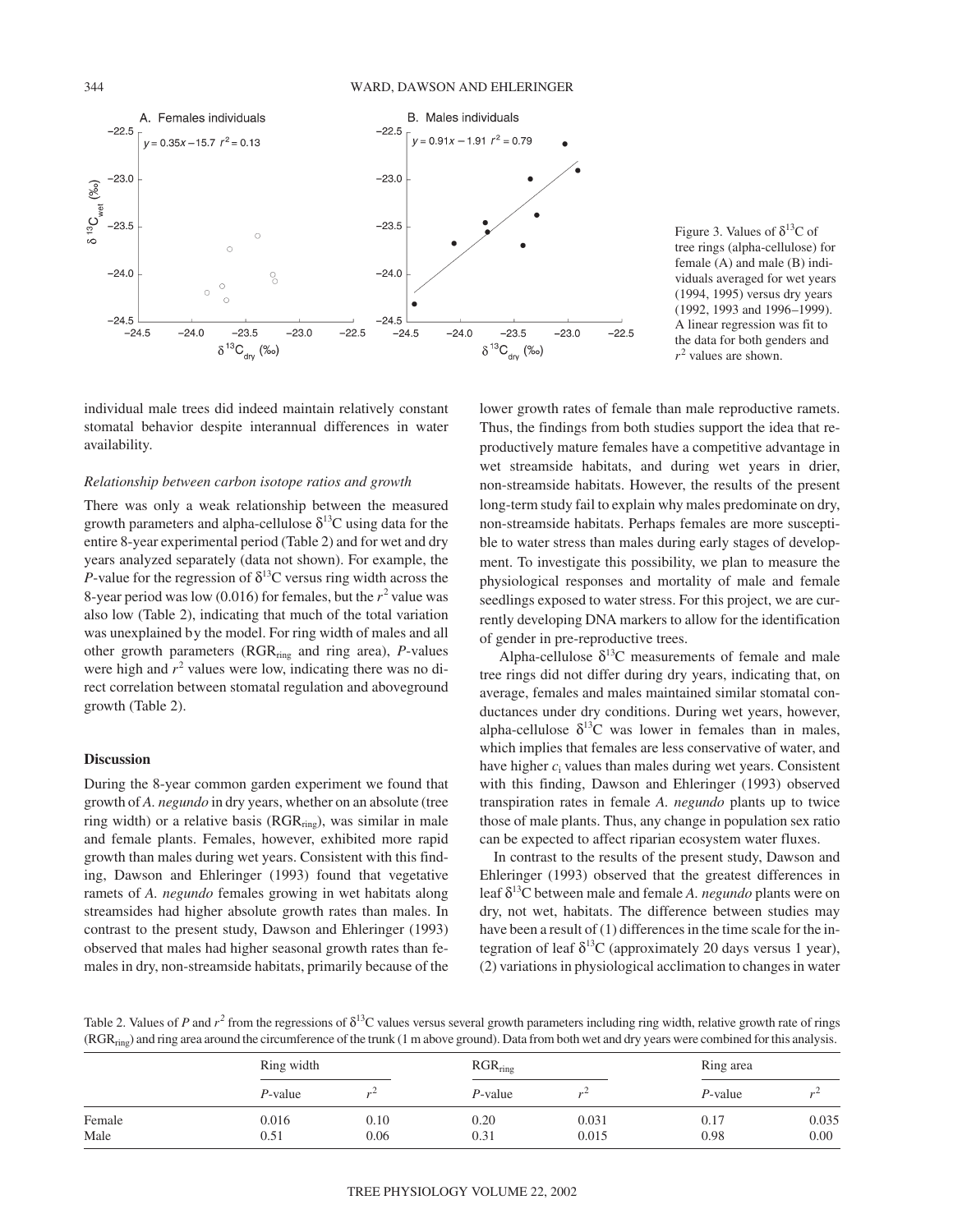availability across time (present study) versus space (Dawson and Ehleringer 1993 study), and (3) genetic differences between the material used in the two studies.

We found no correspondence between  $\delta^{13}$ C and growth parameters, including tree ring width, RGR<sub>ring</sub> and ring area for the 8 years combined and during separate analyses of wet and dry years. Others have also reported the absence of a strong correlation between cellulose  $\delta^{13}$ C and growth of woody tissue (Donovan and Ehleringer 1994, Livingston and Spittlehouse 1996), which indicates the need for caution in equating  $\delta^{13}C$ with growth. In this case, the lack of correlation may result from differences in biomass allocation between stems and roots, which may vary with plant age or in response to changes in water availability, or other environmental factors. However, variation in gas exchange of *A. negundo* (which is integrated by carbon isotope ratios) has been correlated with important components of fitness in previous studies (Dawson and Geber 1999). Thus,  $\delta^{13}$ C measurements provide a useful indicator of plant water status and may aid in predicting the survival of male and female *A*. *negundo* under wet and dry conditions.

Comparing individual male and female trees, we found that females varied in cellulose  $\delta^{13}$ C between wet and dry years, whereas males did not. This finding supports the concept that, on an integrated annual basis, males maintain the same "set point" (Ehleringer and Cerling 1995) for stomatal regulation and  $c_i/c_a$  whether the season is wet or dry, whereas females adjust their stomatal behavior in response to interannual differences in water availability.

Because of gender differences in physiological response to water, it is possible that rapid shifts in the sex ratio of *A. negundo* populations will occur in response to changes in regional precipitation. Such shifts could impact reproduction of the species. Furthermore, other dioecious and sub-dioecious species have also been found to exhibit gender differences in growth in response to water availability (e.g., *Salix arctica* Pall., Dawson and Bliss 1989; *Thymelaea hirsuta* (L.) Endl., El-Keblawy and Freeman 1999). Thus, climate-change related alterations in water availability may alter the sex ratio of other dioecious species as well. Sex ratio changes in *A. negundo* may increase water flux from riparian ecosystems because of more rapid transpiration by females than by males. In addition, females have taller, more open canopies relative to males (Dawson and Ehleringer 1993). Therefore, increased light availability in riparian corridors dominated by female *A. negundo* may increase the potential for invasion by other species.

We conclude that increased water availability may favor higher representation of females at the expense of males because of shifts in the competitive interactions of the genders. From these results it is predicted that the population structure of dioecious riparian trees may be highly affected by hydrologic shifts associated with changes in inter-annual variation of precipitation. This potential response may profoundly influence the functioning of riparian and stream communities, particularly in semiarid and arid regions.

#### **Acknowledgments**

We thank Mike Lott, Craig Cook, Danielle Pierce, Amy Asay and W. Ike for their valuable technical assistance. We also appreciate advice on tree ring analysis from Steve Leavitt, and thank Rob Ward for his help with the field survey. Carl Freeman provided valuable insights on the statistical analysis. This research was supported by an American Fellowship to J.K.W. from the American Association of University Women Educational Foundation, by a Seed Grant from the University of Utah to J.R.E., and by the Andrew W. Mellon Foundation.

#### **References**

- Bierzychudek, P. and V. Eckhart. 1988. Spatial segregation of the sexes of dioecious plants. Am. Nat. 132:34–43.
- Busch, D.E. and S.D. Smith. 1995. Mechanisms associated with decline of woody species in riparian ecosystems of the southwestern U.S. Ecol. Monogr. 65:347–370.
- Cayan, D.R., K.T. Redmond and L.G. Riddle. 1999. ENSO and hydrologic extremes in the Western United States. J. Climate 12: 2881–2893.
- Cox, P.A. 1981. Niche partitioning between sexes of dioecious plants. Am. Nat. 117:295–307.
- Dawson, T.E. and L.C. Bliss. 1989. Patterns of water use and the tissue water relations in the dioecious shrub, *Salix arctica*: the physiological basis for habitat partitioning between the sexes. Oecologia 79:332–343.
- Dawson, T.E. and J.R. Ehleringer. 1991. Streamside trees that do not use stream water. Nature 350:335–337.
- Dawson, T.E. and J.R. Ehleringer. 1993. Gender-specific physiology, carbon isotope discrimination, and habitat distribution in boxelder, *Acer negundo*. Ecology 74:798–815.
- Dawson, T.E. and M.A. Geber. 1999. Sexual dimorphism in physiology and morphology. *In* Gender and Sexual Dimorphism in Flowering Plants. Eds. M.A. Geber, T.E. Dawson and L.F. Delph. Springer-Verlag, Berlin, Germany, pp 175–215.
- Donovan, L.A. and J.R. Ehleringer. 1994. Carbon isotope discrimination, water-use efficiency, growth, and mortality in a natural shrub population. Oecologia 100:347–354.
- Dudek, D.M., J.R. McClenahen and W.J. Mitsch. 1998. Tree growth responses of *Populus deltoides* and *Juglans nigra* to streamflow and climate in a bottomland hardwood forest in Central Ohio. Am. Midl. Nat. 140:233–244.
- Ehleringer, J.R. and T.E. Cerling. 1995. Atmospheric  $CO<sub>2</sub>$  and the ratio of intercellular to ambient  $CO<sub>2</sub>$  concentrations in plants. Tree Physiol. 15:105–111.
- Ehleringer, J.R., L.A. Arnow, T. Arnow, I.B. McNulty and N.C. Negus. 1992. Red Butte Canyon Research Natural Area: History, flora, geology, climate, and ecology. Great Basin Nat. 52:95–121.
- El-Keblawy, A. and D.C. Freeman. 1999. Spatial segregation by gender of the subdioecious shrub *Thymelaea hirsuta* in the Egyptian desert. Int. J. Plant Sci. 160:341–350.
- Eppley, S.M., M.L. Stanton and R.K. Grosberg. 1998. Intrapopulation sex ratio variation in the salt grass *Distichlis spicata*. Am. Nat. 152: 659–670.
- Freeman, D.C., K.T. Harper and W.K. Ostler. 1980. Ecology of plant dioecy in the Intermountain region of western North America and California. Oecologia 44:410–417.
- Freeman, D.C., L.G. Klikoff and K.T. Harper. 1976. Differential resource utilization by the sexes of dioecious plants. Science 193: 597–599.